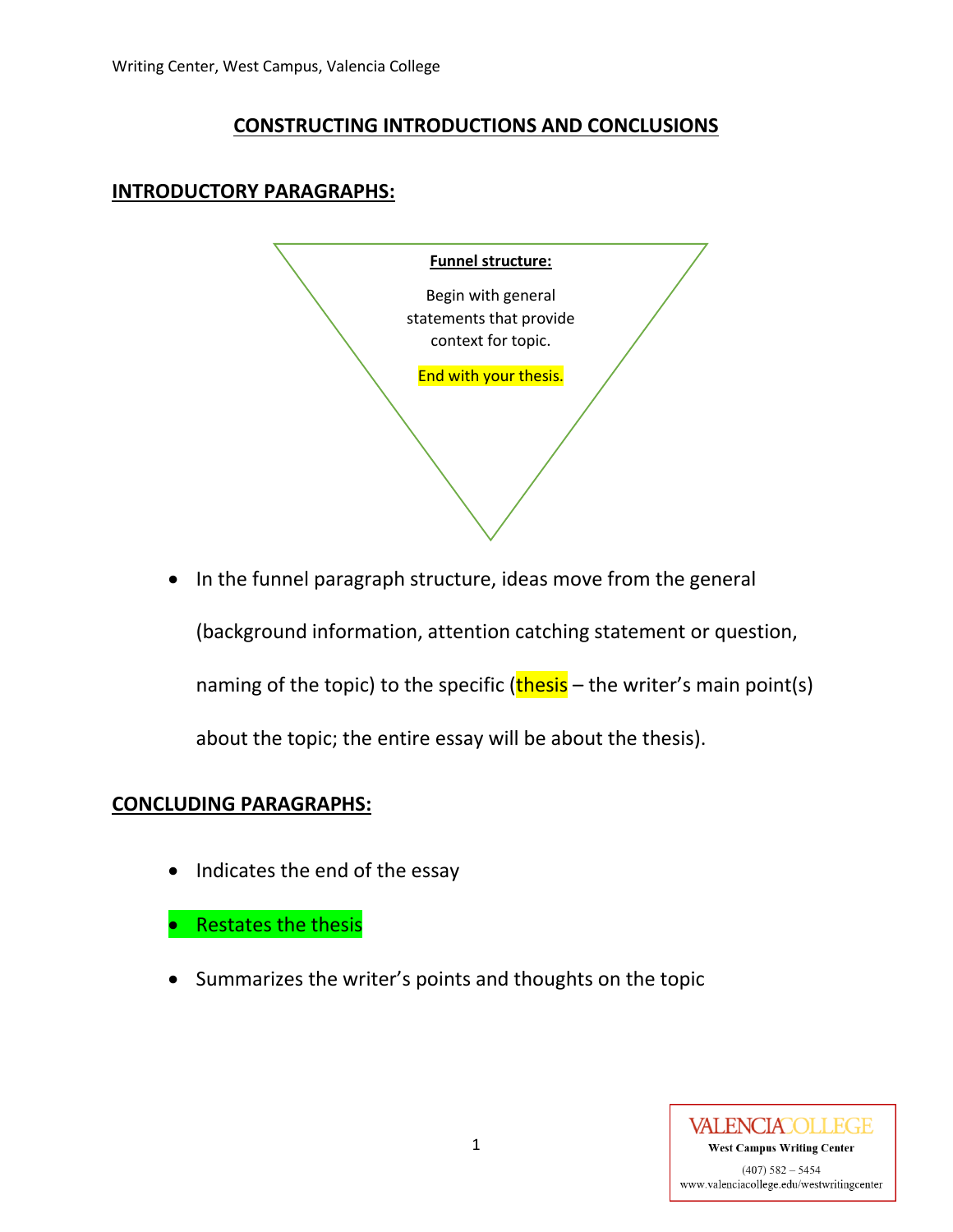## **Sample Introductions and Conclusions**

### **1. Argument:** Organ Sales Will Save Lives

#### A. Introduction

There are thousands of people dying to buy a kidney and thousands of people dying to sell a kidney. It seems a match made in heaven. So why are we standing in the way? Governments should not ban the sale of human organs; they should regulate it. Lives should not be wasted; they should be saved.

#### B. Conclusion

Those suffering from end-stage renal disease would do anything for the chance at a new kidney, take any risk or pay any price. There are other people so poor that the sale of a kidney is worth the profit. Try to tell someone that he has to die from kidney failure because selling a kidney is morally wrong. Then turn around and try to tell another person that he has to remain in poverty for that same reason. In matters of life and death, our stances on moral issues must be reevaluated. If legalized and regulated, the sale of human organs would save lives. Is it moral to sentence thousands to unnecessary deaths?

## 2. **Memoir:** The High Price of Butter

#### A. Introduction

In my house we have butter and margarine. The butter is for cooking. The margarine is for macaroni and cheese. I swear that it's the butter that makes everything taste so good. My favorite foods that remind me of my mother and my own childhood. In the grocery store aisle, I stand under the harsh white lights of the dairy case, margarine in one hand and butter in the other. I weigh them in my hand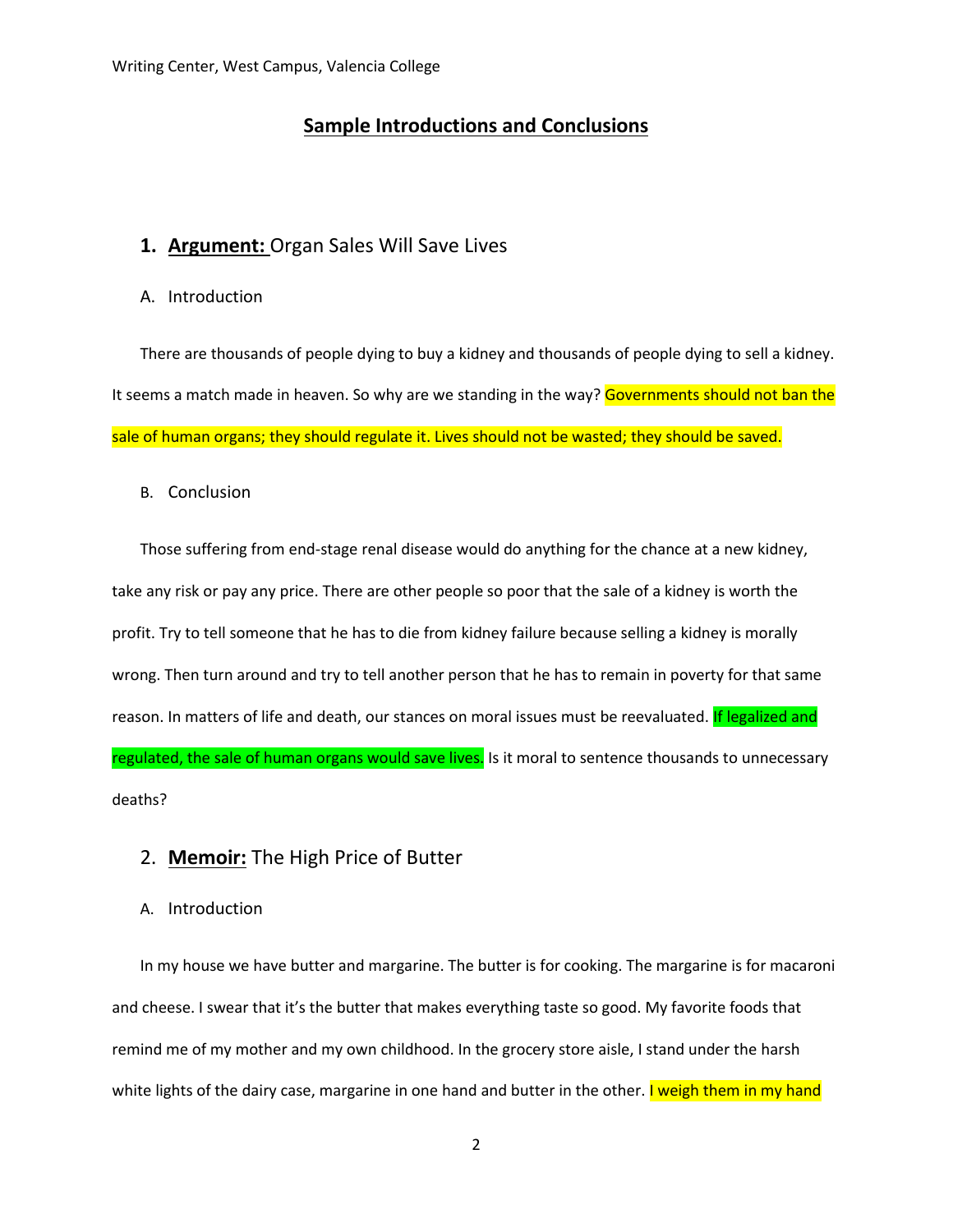and compare the price; I weigh them in my mind, thinking of the high cost of butter. No matter how long I stand and weigh, I always put the butter in my cart. I remember the times when I was a girl--the taste of sweet, fresh butter melting on my tongue. I remember the work it took, and I know the price is more than fair.

B. Conclusion

To me the cost of butter is more than a price tag. The cost of butter reminds me of my childhood, and how my family struggled to be pioneers in the twentieth century. The cost of butter reminds me of the value of hard work, and how that work brought my family together. I always think of Francis Mary, who never was a horse, but allowed me to ride her anyway. I think of cold fingers, frozen noses, and sloshing warm milk on my pants. Yet the cost of butter is more than a symbol of hard work and quality. The fact that I buy it is an affirmation of my own choices in life. Because of my childhood, I know the cost in sweat of butter. As an adult, I chose to pay that price in cash.

## 3. **Literary Analysis:** Metaphor and Society in Shelley's "Sonnet"

A. Introduction

In his sonnet "Lift not the painted veil which those who live," Percy Bysshe Shelley introduces us to a bleak world that exists behind veils and shadows. We see that although fear and hope both exist, truth is dishearteningly absent. This absence of truth is exactly what Shelley chooses to address as he uses metaphors of grim distortion and radiant incandescence to expose the counterfeit nature of our world.

B. Conclusion

These metaphors of light are few, however, in comparison to those of grim distortion. So, too, are this one individual's radiance and zeal too little to alter the warped darkness they temporarily pierce.